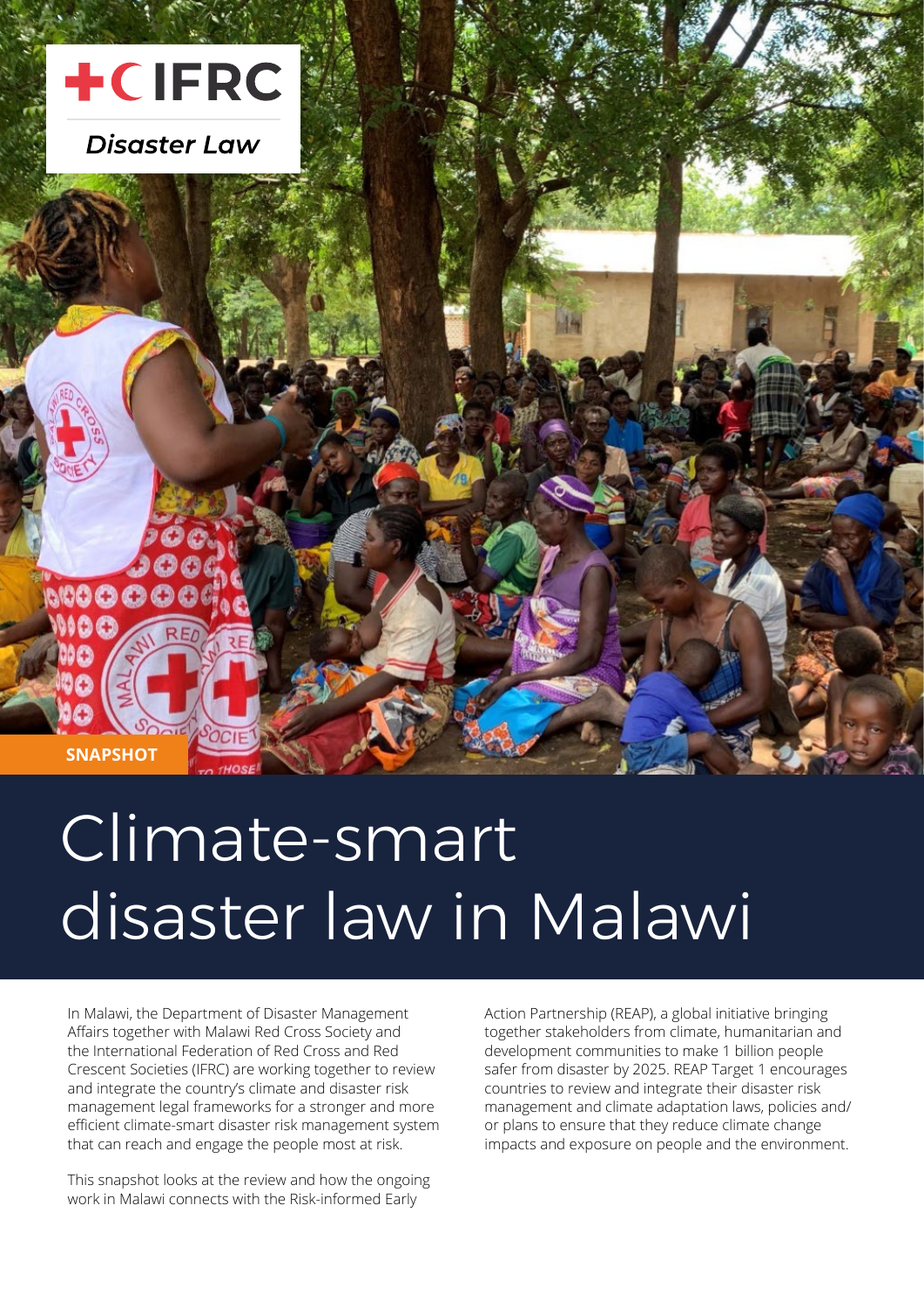#### Our call to action

There is a need for greater coherence across climate change adaptation, disaster risk reduction and development agendas at national and international levels. To implement the Paris Agreement, Sendai Framework for Disaster Risk Reduction and the UN 2030 Agenda for Sustainable Development, governments should adopt a coherent approach, and integrate climate change adaptation and disaster risk reduction in laws, policies, strategies and plans, including national planning processes.

IFRC calls on governments and key stakeholders to:

- • Develop and implement effective climate-smart disaster-related laws. This includes aligning laws and systems across the humanitarian, development, environment and climate sectors to ensure coherence, stronger coordination, and enable concrete impacts on the ground.
- Address the needs of the most vulnerable and marginalised people and communities in legal frameworks, including people in crises and those displaced, so that they are reached, informed and included in global, national and local decisions and plans, and their needs are met.

## Disaster law review in Malawi

Malawi faces substantial disaster risk from floods and droughts as well as earthquakes, fires, epidemics and landslides. Further exacerbating the frequency and severity of disasters in the country is climate change. With half the population living below the poverty line, the impact of disasters on already vulnerable communities is significant.

Through its auxiliary role to Government, Malawi Red Cross Society advocated for review of the legal framework for international disaster response in 2013. The review culminated in a report, International Disaster Response Law in Malawi, recommending legal provisions be adopted to guide national authorities in requesting, vetting and accepting international humanitarian assistance and clearly outlining the role of the Malawi Red Cross Society in disaster risk management.

Malawi Red Cross Society then further advocated to the Government to provide technical support to implement the IDRL report recommendations and was entrusted by the Government to support the revision of the Disaster Preparedness Relief Act of 1991.

The result of this process is a Disaster Risk Management Bill, which is now under review by the Ministry of Justice and, when passed into law, will provide a comprehensive legal base for the disaster risk management institutional framework and its implementation in Malawi, and will enable the Department of Disaster Management Affairs to effectively coordinate disaster risk management in the country.

Malawi Red Cross Society is currently advocating for the adoption of the Disaster Risk Management Bill and, once it is passed, will support dissemination at both national and community level. The positioning and relationship that the Malawi Red Cross Society has with the Government through its auxiliary role has been invaluable to Malawi's disaster risk management legislative review process.

Through the law revision process, Malawi Red Cross Society has been contributing to the enhancement of the country's risk governance. Importantly, the whole process has been designed to include a wide range of local actors, from the Red Cross to government to civil society and communities.

## Bringing climate change adaptation and disaster risk reduction together

As the Disaster Risk Management Bill awaits final approval, Malawi's Department of Disaster Management Affairs has embarked on a review of the Climate Change Policy and National Adaptation Plan.

The review of the National Adaptation Plan aims to reduce vulnerability to the impacts of climate change by building adaptive capacity and resilience while integrating climate change adaptation into relevant new and existing national development policies, programs and activities. A National Adaptation Plan Framework, which provides guidance on the development and implementation of the National Adaptation Plan (NAP), was developed in 2020.

The development of this Framework and the implementation of the NAP are linked to both national and international development strategies and goals such as the Malawi Growth and Development Strategy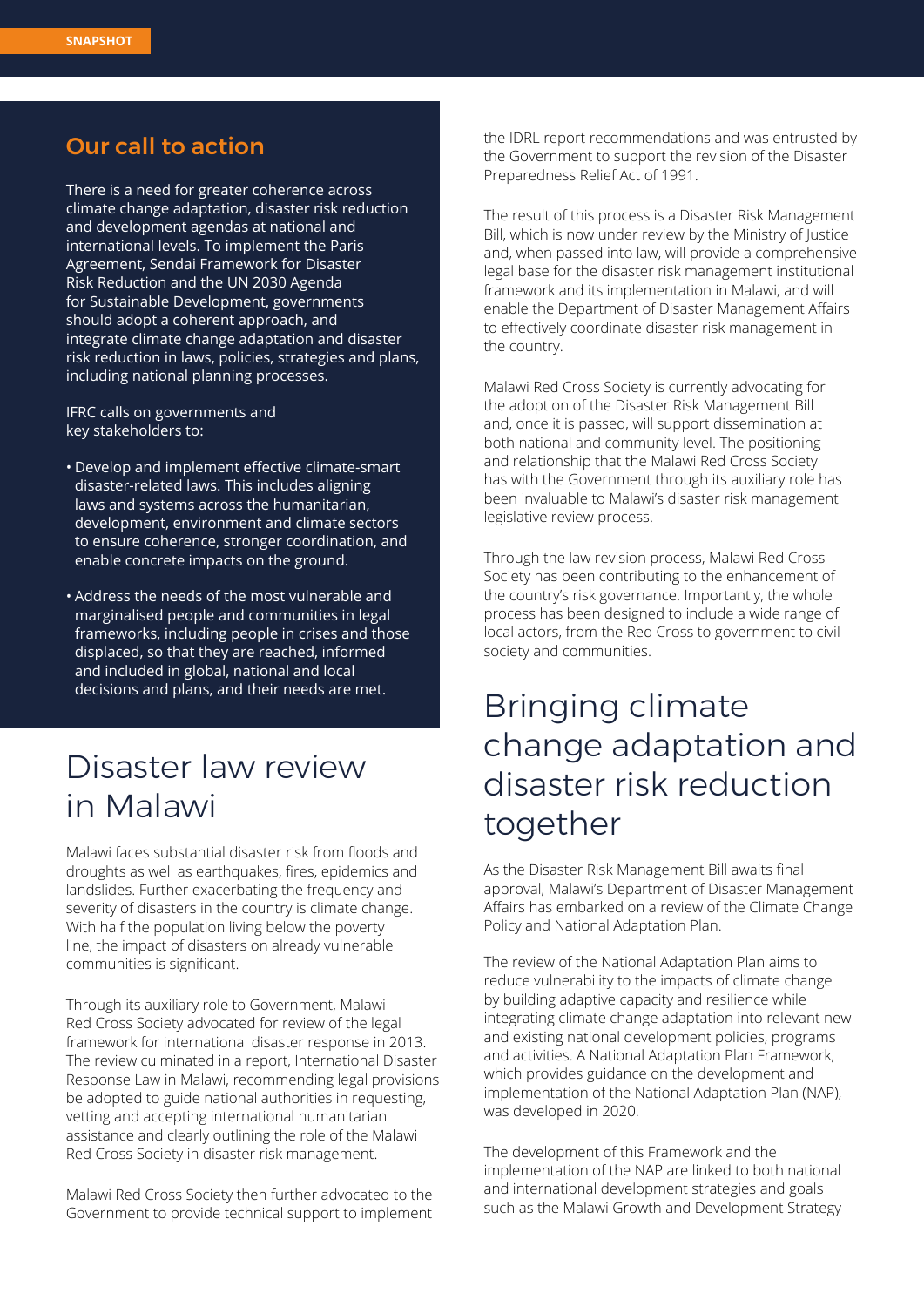

*Representatives from Malawi Red Cross Society, Malawi Department of Disaster Management Affairs and supporting partners at the report launch event.*

I, II and III, Vision 2020, the United Nations Sustainable Development Goals (SDGs), the Sendai Framework on Disaster Risk Reduction 2015-2030 and the 2063 Agenda of the African Union.

## Leaving no one behind

The development of the new Disaster Risk Management Bill in Malawi has involved extensive participation and stakeholder engagement, providing opportunities for people's voices to be included in disaster law decisionmaking, both collectively and individually. The working group for the Bill has involved women's groups, older people, children, people with disabilities, and minority groups in Malawi. This targeted approach helps to ensure that protection, gender and inclusion are key components of the new disaster law and that no one is left behind.

Malawi's National Adaptation Plan Framework was also prepared following national-level consultations with government, academia, civil society, youths, and faith-based stakeholders involved in climate change adaptation. It is designed to guide various actors and stakeholders to address medium to long-term adaptation planning while providing maximum benefit to vulnerable communities and sectors in Malawi.

#### Risk-informed Early Action Partnership (REAP)

The Risk-informed Early Action Partnership (REAP) brings together stakeholders across the climate, humanitarian and development communities with the aim of making 1 billion people safer from disaster by 2025.

REAP also aims to facilitate intergovernmental collaboration and knowledge exchange. This aligns with the objectives of the Adaptation Action Coalition, given that activities support peer-to-peer learning between countries and regions, and enable showcasing of successes and learnings about taking to scale risk-informed early action in a tangible and action-focused way.

#### REAP Target 1

Target 1 focuses on the necessity to better connect the complementary goals of disaster risk reduction/management and climate change adaptation.

**GOAL:** 50 countries have reviewed and integrated their crisis/disaster risk management and climate adaptation laws, policies, and/ or plans to ensure that they reduce climate change impacts and exposure on people and the environment.